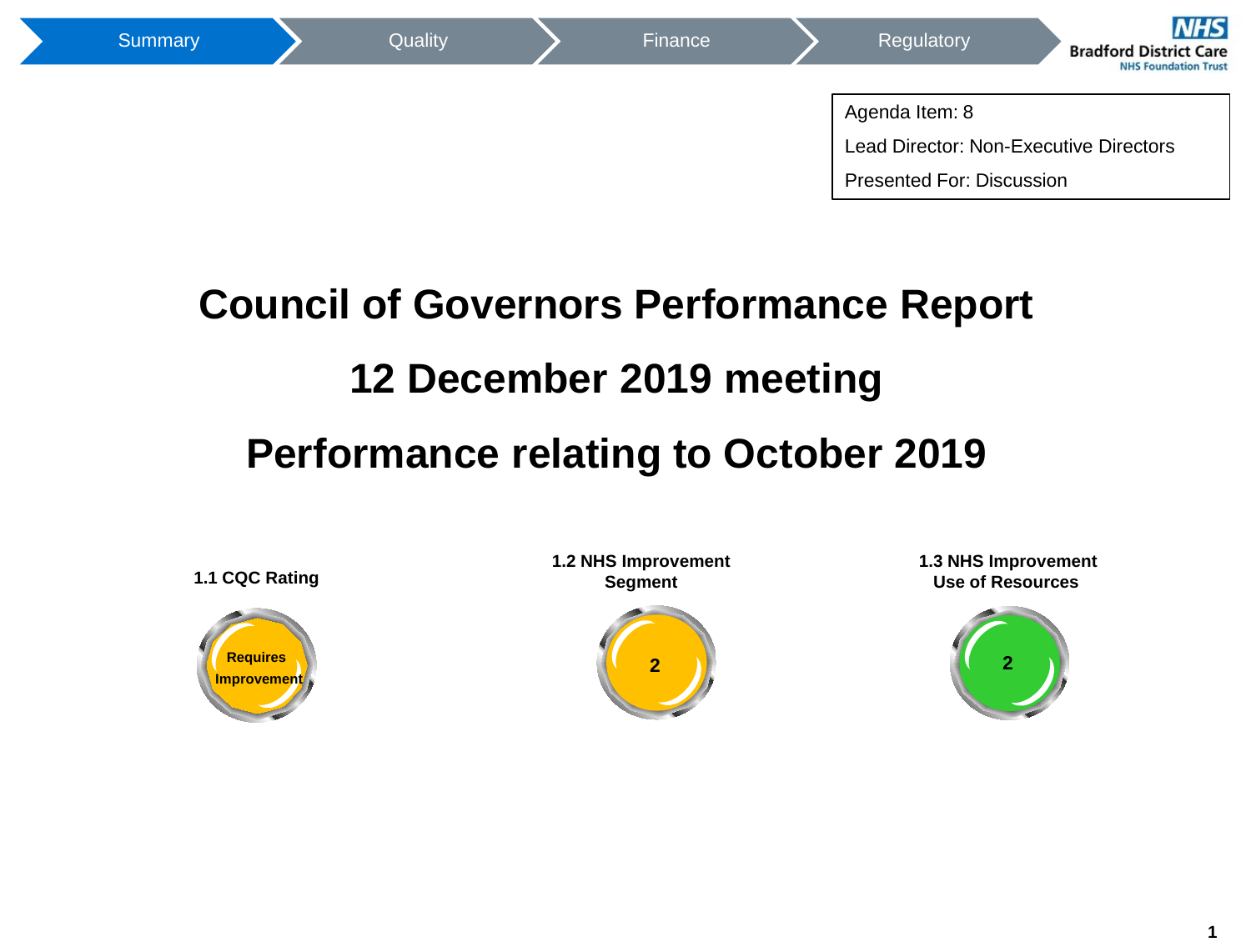|                   |                                                                                                                                                                                                                                                                                                                                                                                                                                                                         | The purpose of this Performance Report is to assist the Council of Governors in seeking assurance against the Trust's performance and<br>progress in delivery of a broad range of key targets and indicators.<br><b>Key Highlights</b>  |  |  |                                    |  |  |  | <b>Slides</b> |  |  |  |
|-------------------|-------------------------------------------------------------------------------------------------------------------------------------------------------------------------------------------------------------------------------------------------------------------------------------------------------------------------------------------------------------------------------------------------------------------------------------------------------------------------|-----------------------------------------------------------------------------------------------------------------------------------------------------------------------------------------------------------------------------------------|--|--|------------------------------------|--|--|--|---------------|--|--|--|
|                   |                                                                                                                                                                                                                                                                                                                                                                                                                                                                         |                                                                                                                                                                                                                                         |  |  | <b>Quality</b>                     |  |  |  |               |  |  |  |
| <b>Assurance</b>  |                                                                                                                                                                                                                                                                                                                                                                                                                                                                         | There were no serious incidents reported in September or October 2019.                                                                                                                                                                  |  |  |                                    |  |  |  | 3             |  |  |  |
|                   |                                                                                                                                                                                                                                                                                                                                                                                                                                                                         |                                                                                                                                                                                                                                         |  |  |                                    |  |  |  | 5             |  |  |  |
|                   |                                                                                                                                                                                                                                                                                                                                                                                                                                                                         | Training compliance has improved, with only one course (Care Programme Approach) out of 21 below the required<br>standard. Quality and Safety Committee noted the upward trend in compliance for the majority of training requirements. |  |  |                                    |  |  |  |               |  |  |  |
|                   |                                                                                                                                                                                                                                                                                                                                                                                                                                                                         | Appraisals: performance remains strong, with 87.8% compliance in October.                                                                                                                                                               |  |  |                                    |  |  |  | 6             |  |  |  |
| <b>Exception</b>  | $\bullet$                                                                                                                                                                                                                                                                                                                                                                                                                                                               | Sickness absence reduced for 7 consecutive months from January (6.83%) to August (4.5%) but increased in                                                                                                                                |  |  |                                    |  |  |  | 6             |  |  |  |
|                   | September (5.14%) and October (6.18%). Hot spots include Bradford 0-19 services. Although 0-19 contractual and<br>other performance remains strong, there has been a significant increase in safeguarding work and staff are reporting<br>pressures. This has been escalated via Systems and contract management arrangements. Board members heard,<br>through quality and safety walkabouts, that work stressors include connectivity via 0-19 bases at family hubs. A |                                                                                                                                                                                                                                         |  |  |                                    |  |  |  |               |  |  |  |
|                   |                                                                                                                                                                                                                                                                                                                                                                                                                                                                         |                                                                                                                                                                                                                                         |  |  |                                    |  |  |  |               |  |  |  |
|                   |                                                                                                                                                                                                                                                                                                                                                                                                                                                                         |                                                                                                                                                                                                                                         |  |  |                                    |  |  |  |               |  |  |  |
|                   | solution proposed by Bradford Council IM&T colleagues and Virgin Media is being piloted urgently at 2 hubs.                                                                                                                                                                                                                                                                                                                                                             |                                                                                                                                                                                                                                         |  |  |                                    |  |  |  |               |  |  |  |
|                   |                                                                                                                                                                                                                                                                                                                                                                                                                                                                         | Prevention and Early Help and 0-19s governance is being brought together from 2020 to support integrated working.                                                                                                                       |  |  |                                    |  |  |  |               |  |  |  |
| <b>Finance</b>    |                                                                                                                                                                                                                                                                                                                                                                                                                                                                         |                                                                                                                                                                                                                                         |  |  |                                    |  |  |  |               |  |  |  |
| <b>Exception</b>  |                                                                                                                                                                                                                                                                                                                                                                                                                                                                         | Whilst year to date performance is on plan with a deficit of £727k at the end of October, this masks sustained and rising                                                                                                               |  |  |                                    |  |  |  | $7 - 8$       |  |  |  |
|                   |                                                                                                                                                                                                                                                                                                                                                                                                                                                                         | inpatient and out of area placement pressures. These now present a real risk to delivery of previously forecast<br>inpatient expenditure trajectories for months 8 to 12. Additional actions have been agreed and are being implemented |  |  |                                    |  |  |  |               |  |  |  |
|                   |                                                                                                                                                                                                                                                                                                                                                                                                                                                                         | to reduce expenditure. These include daily inpatient roster trajectories with oversight via daily report outs, medical,                                                                                                                 |  |  |                                    |  |  |  |               |  |  |  |
|                   |                                                                                                                                                                                                                                                                                                                                                                                                                                                                         | physical health interventions and behavioural support on older people's wards. If the actions are unsuccessful, options                                                                                                                 |  |  |                                    |  |  |  |               |  |  |  |
|                   |                                                                                                                                                                                                                                                                                                                                                                                                                                                                         | to mitigate this level of over-spending are limited, meaning a significant risk to delivery of the planned position.                                                                                                                    |  |  |                                    |  |  |  |               |  |  |  |
|                   |                                                                                                                                                                                                                                                                                                                                                                                                                                                                         | Achieving the 2019/20 plan depends on agreed actions rapidly impacting inpatient staffing cost pressures, reducing                                                                                                                      |  |  |                                    |  |  |  |               |  |  |  |
|                   |                                                                                                                                                                                                                                                                                                                                                                                                                                                                         | lengths of stay, ward occupancy and out of area placements.                                                                                                                                                                             |  |  |                                    |  |  |  |               |  |  |  |
| <b>Regulatory</b> |                                                                                                                                                                                                                                                                                                                                                                                                                                                                         |                                                                                                                                                                                                                                         |  |  |                                    |  |  |  |               |  |  |  |
| <b>Assurance</b>  |                                                                                                                                                                                                                                                                                                                                                                                                                                                                         | NHS Oversight Framework performance metrics currently being met are: waiting time target for people with a first<br>episode of psychosis; Improving Access to Psychological Therapies (IAPT): proportion of people completing treatment |  |  |                                    |  |  |  | 9             |  |  |  |
|                   |                                                                                                                                                                                                                                                                                                                                                                                                                                                                         | who move to recovery, waiting times to begin treatment within 6 weeks and 18 weeks.                                                                                                                                                     |  |  |                                    |  |  |  |               |  |  |  |
| <b>Exception</b>  | $\bullet$                                                                                                                                                                                                                                                                                                                                                                                                                                                               | The Trust has a trajectory for inappropriate Out of Area bed days of 41 days per quarter. Continued high demand and                                                                                                                     |  |  |                                    |  |  |  |               |  |  |  |
|                   |                                                                                                                                                                                                                                                                                                                                                                                                                                                                         | acuity have resulted in an increased number of bed days for adult acute care and for psychiatric intensive care.                                                                                                                        |  |  |                                    |  |  |  | 9             |  |  |  |
|                   |                                                                                                                                                                                                                                                                                                                                                                                                                                                                         | Pressures reflect a challenging Trust position with a similar position across West Yorkshire and nationally. The Trust                                                                                                                  |  |  |                                    |  |  |  |               |  |  |  |
|                   |                                                                                                                                                                                                                                                                                                                                                                                                                                                                         | remains optimistic that the new Functional Medical Model and actions to bolster the acute care pathway and provide a                                                                                                                    |  |  |                                    |  |  |  |               |  |  |  |
|                   |                                                                                                                                                                                                                                                                                                                                                                                                                                                                         | more therapeutic offer will support further improvement.                                                                                                                                                                                |  |  |                                    |  |  |  |               |  |  |  |
|                   |                                                                                                                                                                                                                                                                                                                                                                                                                                                                         | The Board considered assurance and reporting arrangements at a development session in April 2019, in light of significant feedback from the Care                                                                                        |  |  | <b>Summary and Recommendations</b> |  |  |  |               |  |  |  |
|                   |                                                                                                                                                                                                                                                                                                                                                                                                                                                                         | Quality Commission relating to Trust assurance processes and Board oversight. The first iteration of the new integrated performance report was                                                                                          |  |  |                                    |  |  |  |               |  |  |  |
|                   |                                                                                                                                                                                                                                                                                                                                                                                                                                                                         | considered at the July 2019 Board meeting and content further refined for the September and November 2019 Board. The Council of Governors                                                                                               |  |  |                                    |  |  |  |               |  |  |  |
|                   |                                                                                                                                                                                                                                                                                                                                                                                                                                                                         | performance report (COGPR) uses selected slides from the Board Integrated Performance Report (BIPR). It is proposed that a sub-group of                                                                                                 |  |  |                                    |  |  |  |               |  |  |  |
|                   |                                                                                                                                                                                                                                                                                                                                                                                                                                                                         | Governors consider the new BIPR to determine the most appropriate content to be included in a revised COGPR and presented in February 2020.                                                                                             |  |  |                                    |  |  |  |               |  |  |  |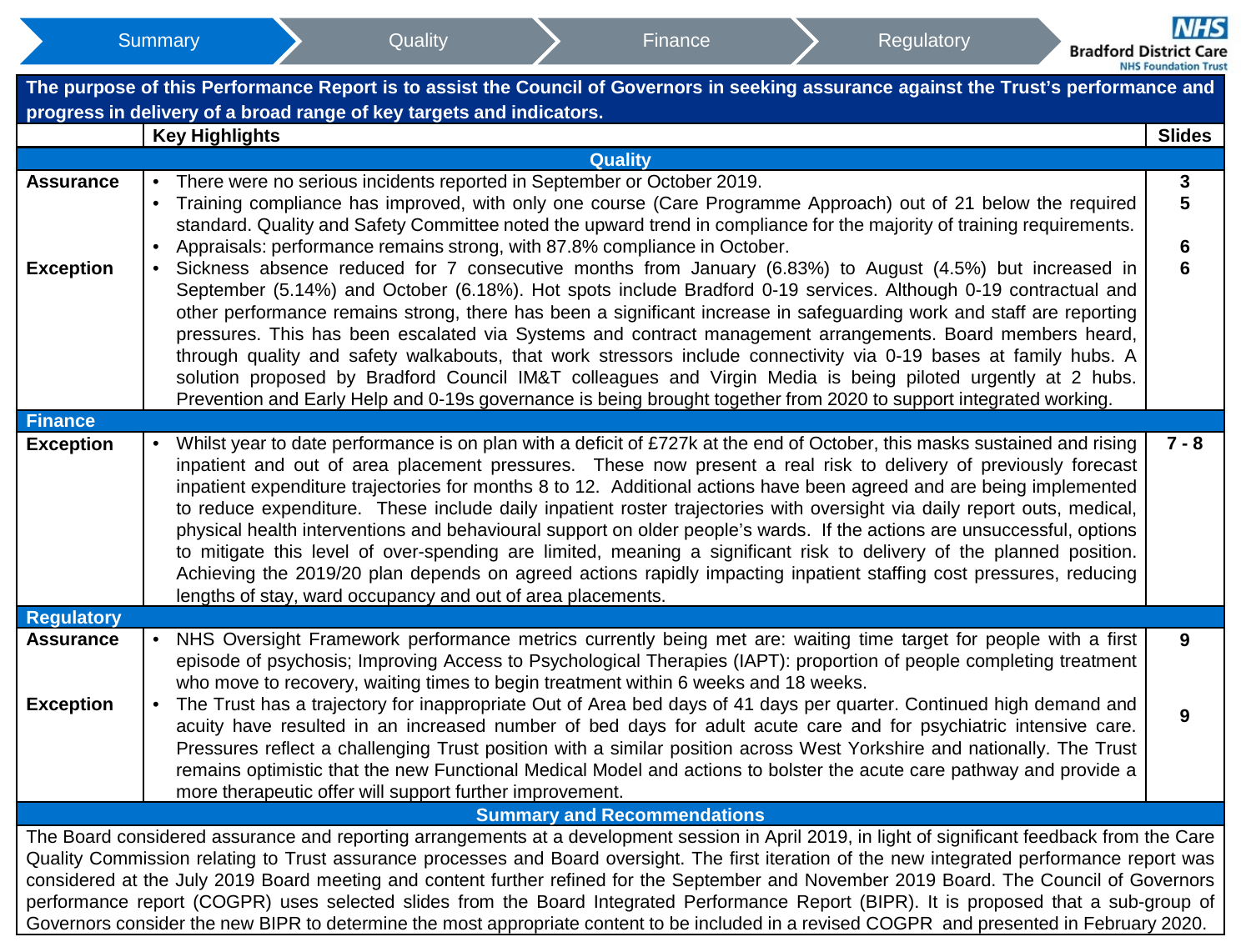

Serious incidents are monitored in weekly Quality and Governance call outs and are included in the Quality & Safety Committee dashboard and reported every six weeks. There were **0 new reported serious incidents** in September or October 2019.

**11 investigations are ongoing**, with **5 having exceeded the 12-week timescales to complete** and requiring extensions. The reasons have been reviewed and relate to the investigations' complexity and availability of staff requiring interviewing. Revised processes have been introduced as a result of the Rapid Process Improvement Week (RPIW) for serious incidents investigations, to reduce the time taken to conduct the investigations and improve the process of investigation by reducing unnecessary waits and delays. Progress is now being monitored weekly against the 12-week timescale and the new RPIW targets.

#### There were **2 new incidents reported as requiring investigation under Duty of Candour**

- 1 service user injured after (unwitnessed) fall on Dementia Assessment Unit
- 1 service user injured following fall from chair. This fall was possibly linked to the wrong cushion being ordered by District Nurses.

**3** 3 serious incidents were closed in September. **Learning** from these closed serious incidents have included: 2 cases had learning for individuals to be progressed through Trust HR procedures. Local safety standards for invasive procedures have been recirculated to staff in the dental services. The Medical Director and Director of Nursing are jointly leading work to review how learning, including from serious incidents, is embedded across the organisation.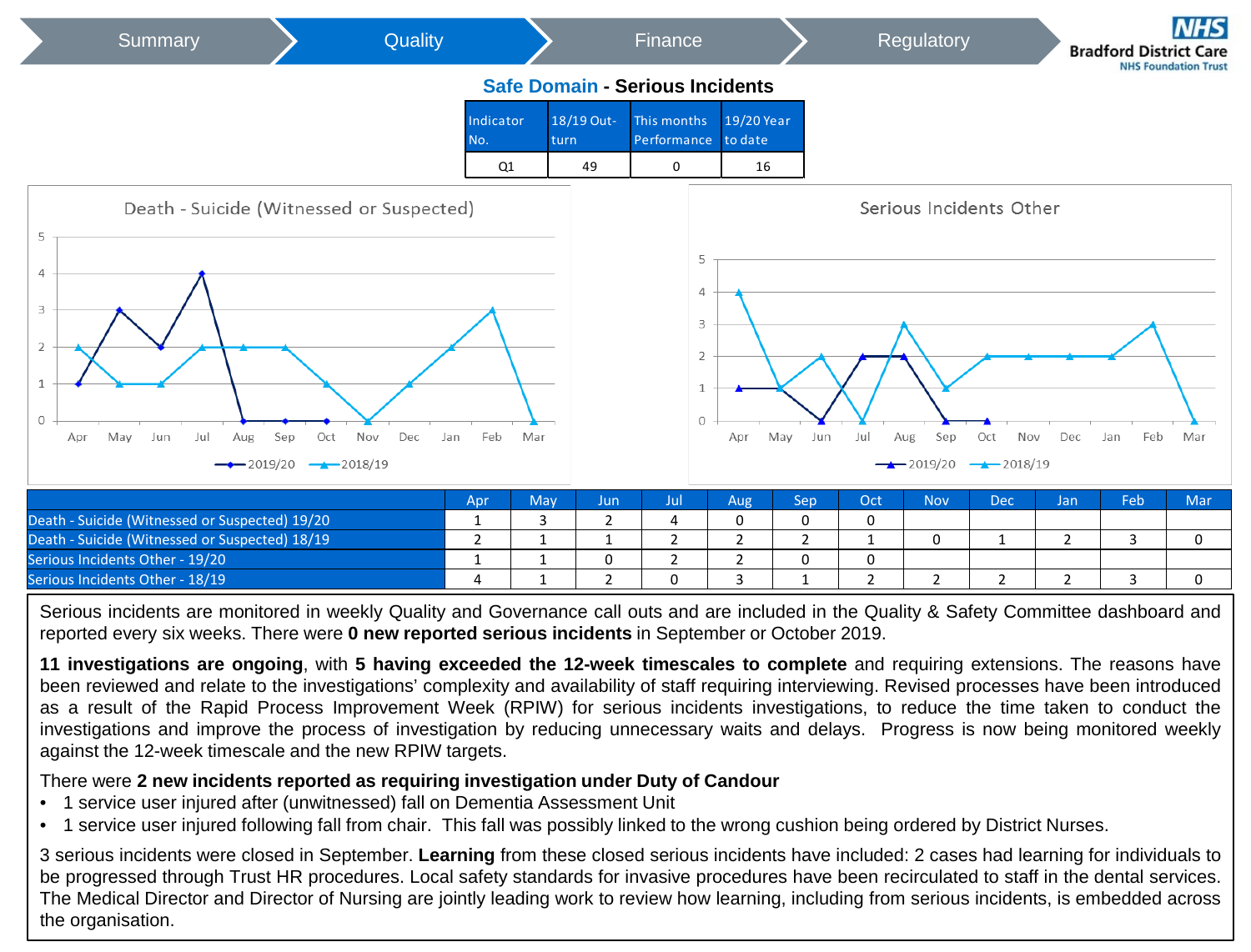





| Month                   | Key | Oct-18         | <b>Nov-18</b> | $\vert$ Dec-18 | Jan-19/ | Feb-19 | <b>Mar-19</b> | <b>Apr-19</b> | $May-19$ | Jun-19 | Jul-19 | Aug-19 | Sep-19 | Oct-19 |
|-------------------------|-----|----------------|---------------|----------------|---------|--------|---------------|---------------|----------|--------|--------|--------|--------|--------|
| <b>Compliment</b>       |     | 48             | 28            | 122            | 55      | 61     | 93            | 100           | 115      | 82     | 119    | 65     | 36     | -31    |
| Concern                 |     | $\overline{ }$ | 69            | 38             | 68      | 62     | 63            | 74            | 61       | 51     | 75     | 66     | 54     | 70     |
| <b>Formal Complaint</b> |     |                |               |                |         |        | $\sim$        |               |          | 13     | 10     |        |        |        |

Complaints and concerns are monitored through the weekly Quality Governance call out meeting, with reporting into the Quality and Safety Committee dashboard every six weeks.

The 6 **formal complaints** received in October were all registered to separate services. Ashbrook ward at Lynfield Mount Hospital and Child and Adolescent Mental Health Services (CAMHS) continue to receive a higher number of formal complaints and concerns. There is a theme in CAMHS of lack of communication with service users and their families.

There were 7 complaints closed in October. **Learning** from these cases included: individual reflection and learning for individuals and Community Mental Health Team (CMHT) staff have been reminded about importance of providing detailed information about attendees at appointments (where requested) on appointment letters. Where recommendations have been made, action plans have been developed and uploaded to the safeguard e-module for local monitoring.

**Compliments** have continued to be received across all Trust services. There has been an increase in those recorded for Adult CMHTs and District Nursing services.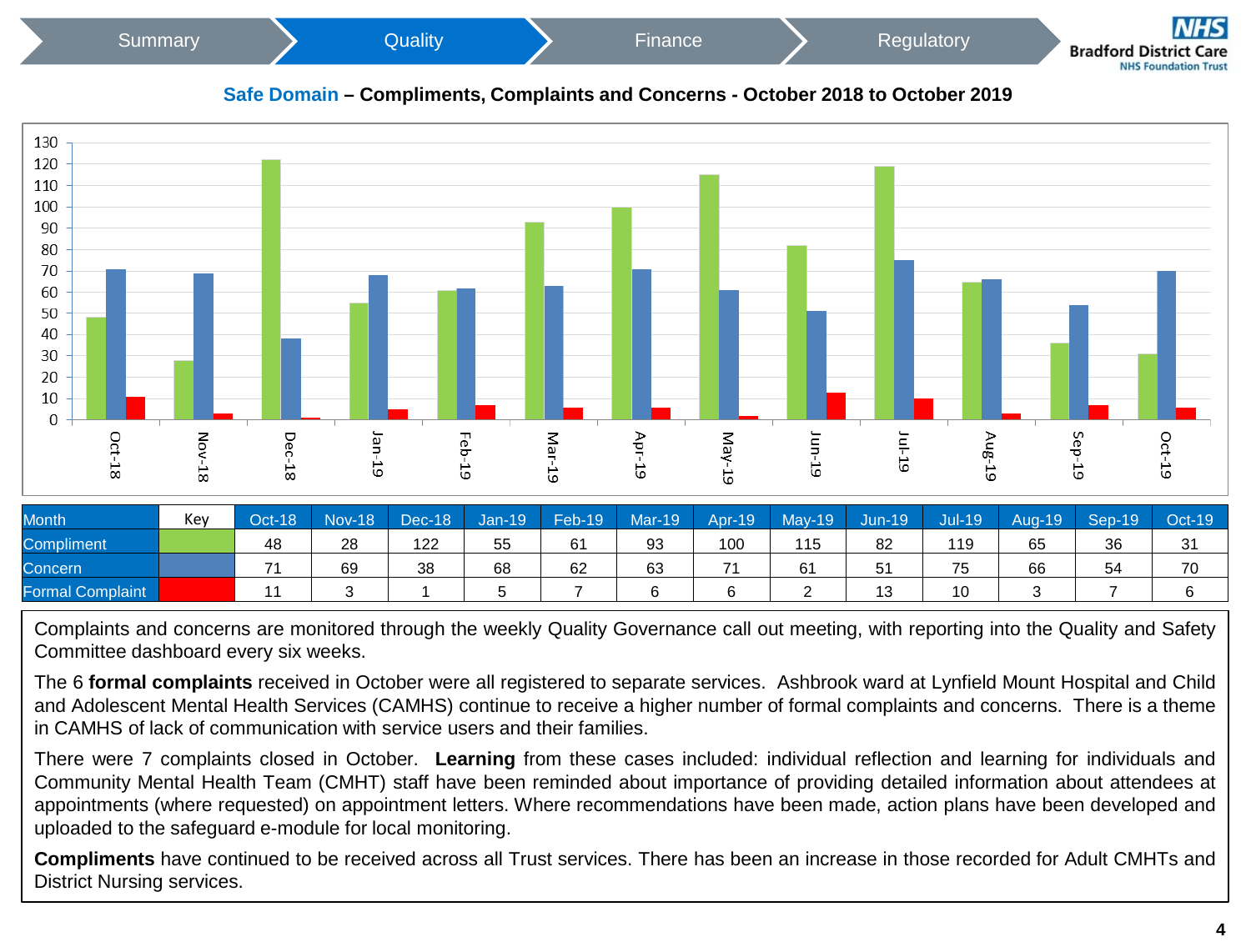|                                                           | Summary |  | Quality                                  |                  | Finance                                                              |  | Regulatory | <b>NHS</b><br><b>Bradford District Care</b><br><b>NHS Foundation Trust</b> |  |  |  |  |
|-----------------------------------------------------------|---------|--|------------------------------------------|------------------|----------------------------------------------------------------------|--|------------|----------------------------------------------------------------------------|--|--|--|--|
| <b>Effective Domain - Mandatory and Required Training</b> |         |  |                                          |                  |                                                                      |  |            |                                                                            |  |  |  |  |
|                                                           |         |  |                                          |                  |                                                                      |  |            |                                                                            |  |  |  |  |
|                                                           |         |  | Number of                                | <b>Number</b> of | Number of Courses                                                    |  |            |                                                                            |  |  |  |  |
|                                                           |         |  | <b>Mandatory &amp; Required Training</b> |                  | $C_{\alpha}$ usee Terret $C_{\alpha}$ usee $E_0$ Terret Net Aebieved |  |            |                                                                            |  |  |  |  |

| <b>Mandatory &amp; Required Training</b> |               |                                      |  |  |  |  |  |  |  |  |
|------------------------------------------|---------------|--------------------------------------|--|--|--|--|--|--|--|--|
| Number of                                | Number of     | Number of Courses                    |  |  |  |  |  |  |  |  |
| Courses Target Courses <5%               |               | <b>Target Not Achieved</b>           |  |  |  |  |  |  |  |  |
| Achieved:                                | below target: | $\sqrt{(55\% \text{ below target})}$ |  |  |  |  |  |  |  |  |
| 20                                       |               |                                      |  |  |  |  |  |  |  |  |

## **Exceptions**:

| <b>Training</b>               |      | <b>Compliant Compliance</b> | Total | <b>Non</b><br>Required Compliant | <b>Previous</b><br>Compliance Change |  |
|-------------------------------|------|-----------------------------|-------|----------------------------------|--------------------------------------|--|
| Care Programme Approach (CPA) | 1025 | 79.27%                      | 1293  | 268                              | 73.28%                               |  |

Training compliance has improved since August 2019 data, with no courses more than 5% below target.

#### Actions:

Actions are in place to secure further improvement in rates of CPA training. Daily Lean Management is being used to monitor and ensure rapid progress.

CPA training requirements have been streamlined (from five to three courses) and the number of places increased. Compliance with the three courses combined has increased from 65.63% in August to 79.27% in October. The CPA Clinical Risk, Formulation, Assessment and Management course has been prioritised and compliance for this course increased to 81.84% (above the 80% target) in October.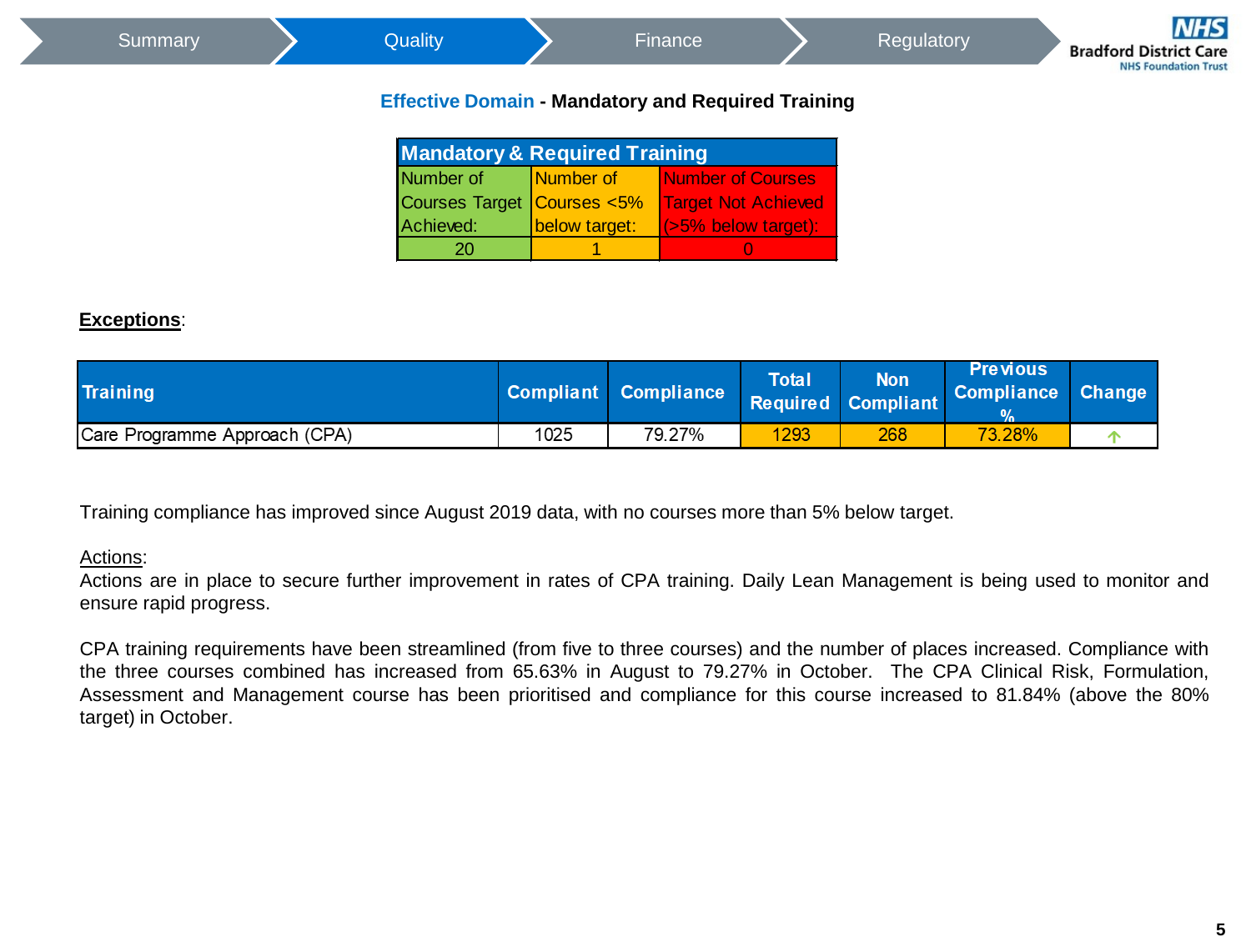

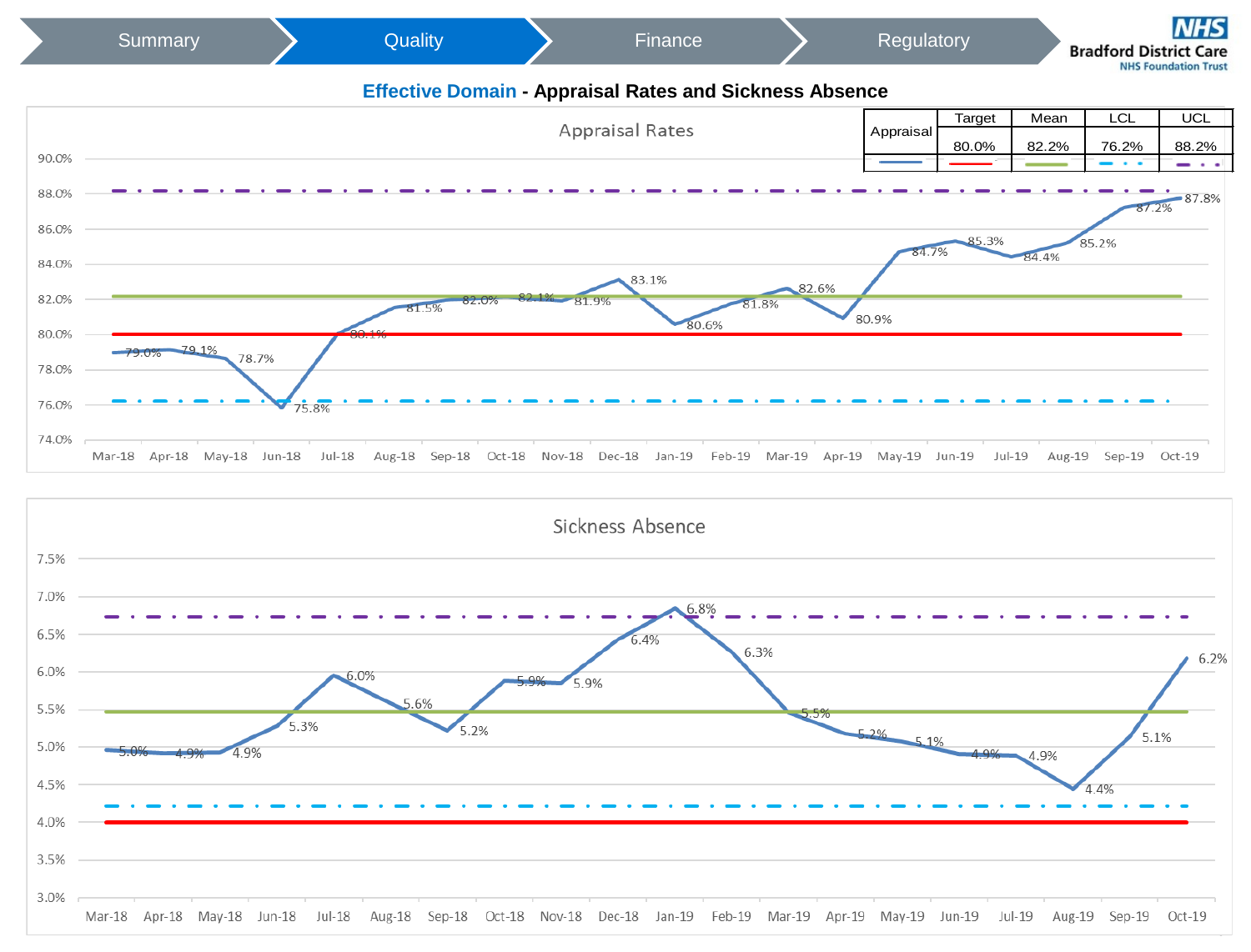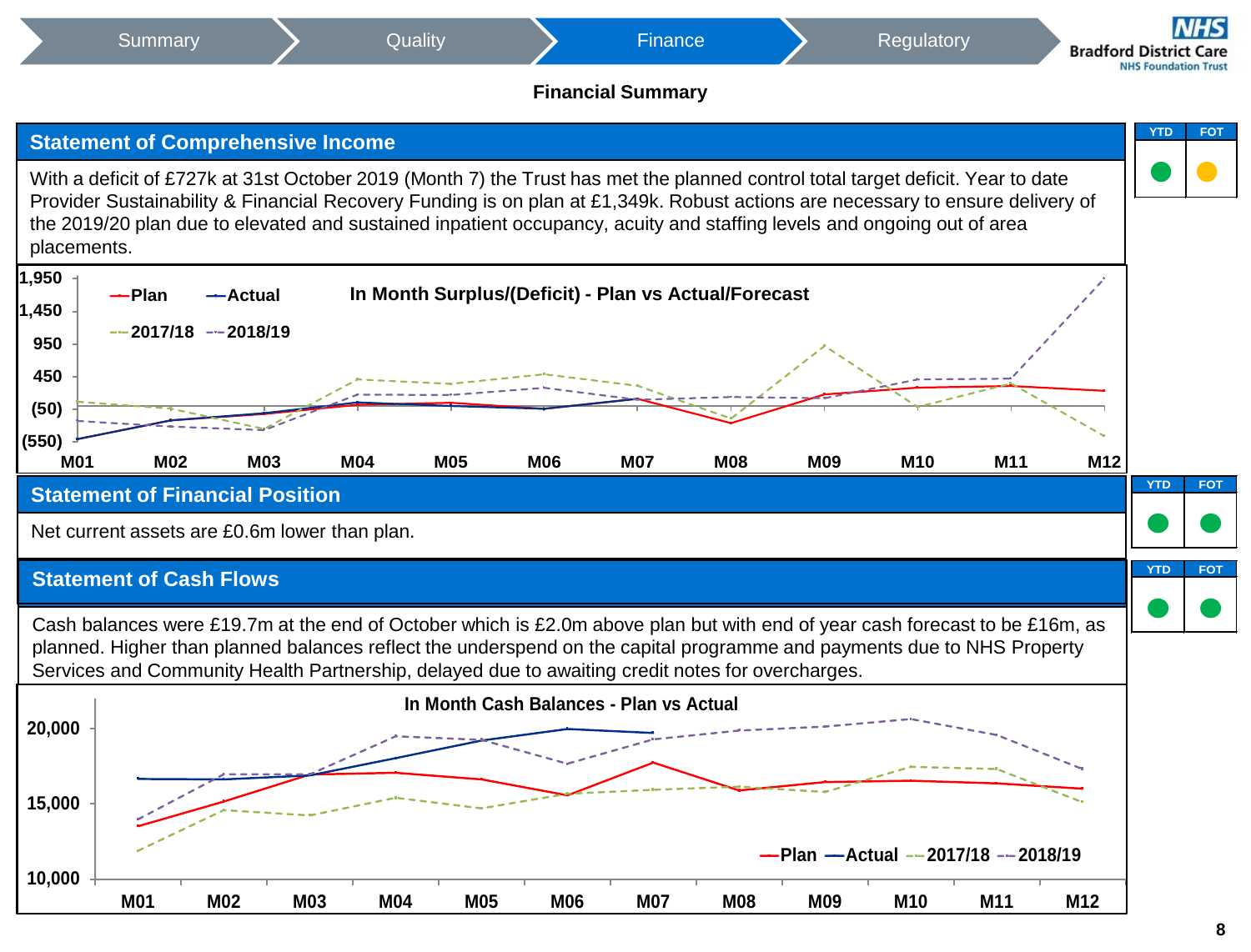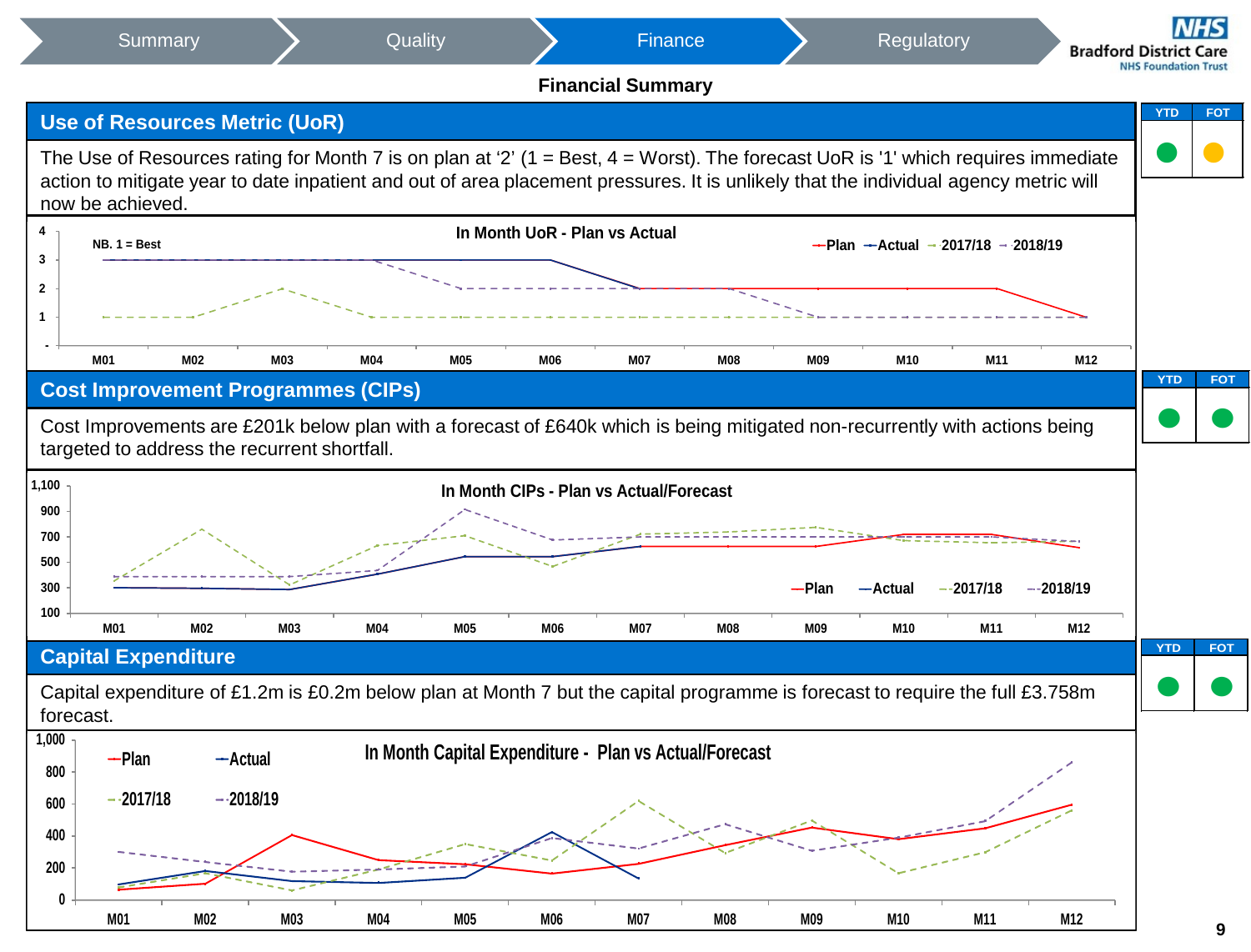| Summary | Quality   |                                | Finance                                              |  | Regulatory | <b>NHS</b><br><b>Bradford District Care</b><br><b>NHS Foundation Trust</b> |
|---------|-----------|--------------------------------|------------------------------------------------------|--|------------|----------------------------------------------------------------------------|
|         |           |                                | NHS Oversight Framework - Provider Oversight Metrics |  |            |                                                                            |
|         |           | <b>NHS Oversight Framework</b> |                                                      |  |            |                                                                            |
|         | Number of |                                | Number of                                            |  |            |                                                                            |
|         |           |                                | requirements meeting requirements Target             |  |            |                                                                            |
|         | target 4  |                                | Not Achieved 3                                       |  |            |                                                                            |
|         |           |                                |                                                      |  |            |                                                                            |

## **Exceptions:**

| <b>Indicator</b><br>No. | <b>Indicator</b>                                                                                                                 | <b>Target</b>                 |            | <b>Outturn Outturn Outturn</b> | Q4 18/19 Q1 19/20 Q2 19/20              | Oct | <b>Nov</b> | <b>Dec</b> | Q3 19/20<br><b>Numerator</b><br><b>Outturn</b> | Q3 19/20<br><b>Denominator</b><br><b>Outturn</b> | Q3 19/20<br><b>Outturn</b> | <b>National</b><br><b>Benchmark</b> |
|-------------------------|----------------------------------------------------------------------------------------------------------------------------------|-------------------------------|------------|--------------------------------|-----------------------------------------|-----|------------|------------|------------------------------------------------|--------------------------------------------------|----------------------------|-------------------------------------|
| M22                     | Data Quality Maturity Index (DQMI) mental health<br>services data set score                                                      |                               | 77.5%      | 82.8%                          | 86.8%<br>(Mar-19) (Jun - 19) (Jul - 19) |     |            |            | ТВС                                            | <b>TBC</b>                                       | TBC                        | Not available                       |
| M23                     | Inappropriate out of area placements<br>for adult mental health services – number of bed<br>days patients have spent out of area | 41<br>Per<br>Quarter<br>19/20 | <b>196</b> | 311                            | 733                                     | 350 | <b>TBC</b> | <b>TBC</b> |                                                |                                                  | 350                        |                                     |

**Indicator M22:** The Data Quality Maturity Index (DQMI) mental health services dataset score (MHSDS) data score is a quarterly publication from NHS Digital. There are 361 data items within the MHSDS. NHS Digital introduced 11 new data items to the DQMI data score, applied retrospectively from December 2018 data. The number of indicators will gradually increase to 31 measures as part of the national 2019/20 commissioning for quality and innovation indicator, applicable from 2019/20 quarter 3. Work is taking place to identify system configuration changes to ensure the clinical system is capable of recording necessary data items, following which work will be needed by operational services to improve collection of any data item under-performing.

**Indicator M23**: There were 5 inappropriate Psychiatric Intensive Care Unit out of area placements in October 2019, with 91 days spent out of area. High demand for adult acute mental health beds resulted in 12 inappropriate out of area placements in October 2019, with 259 days spent out of area.